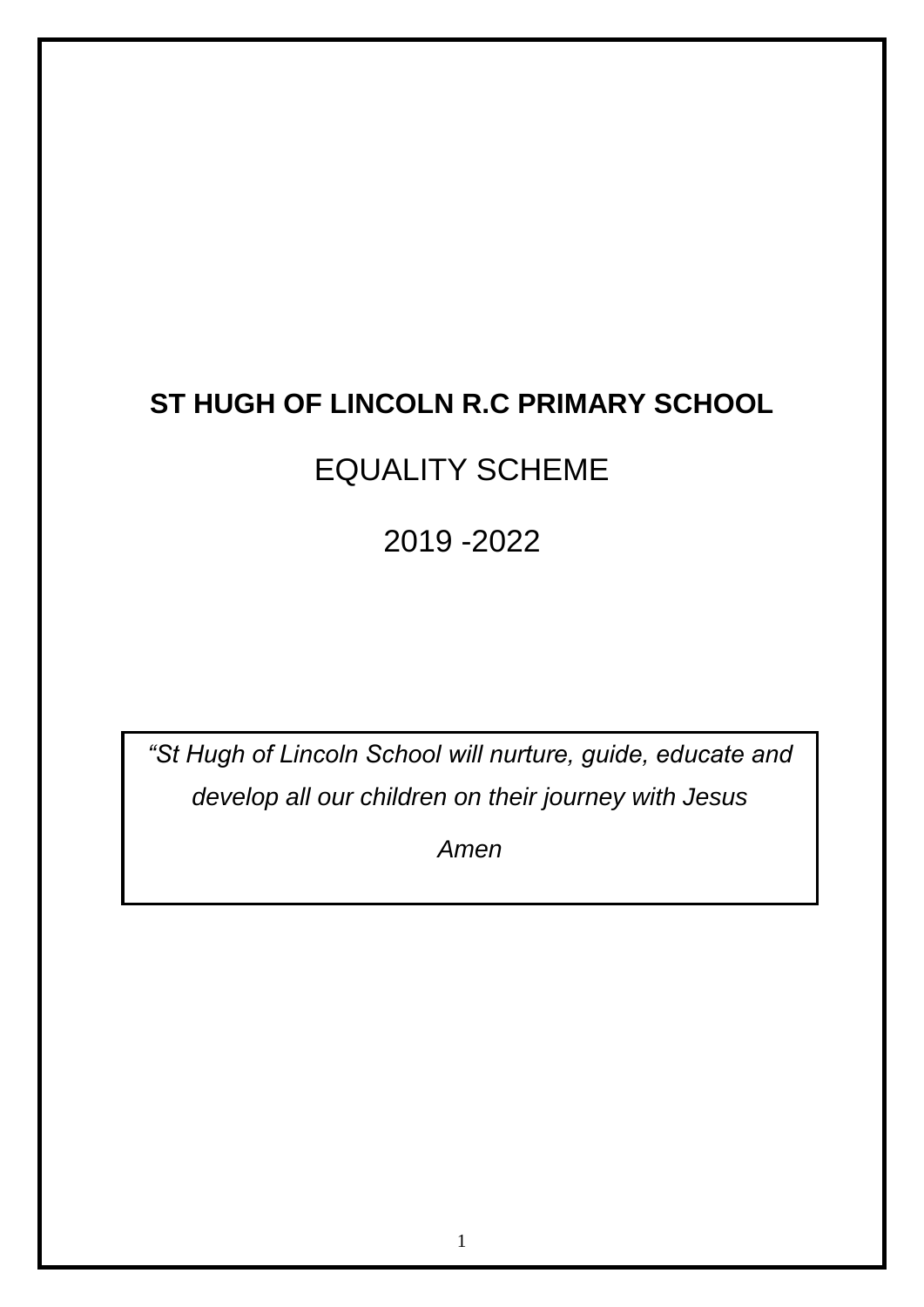# **Contents Page**

- 1. Foreword
- 2. Introduction
- 3. School Values, Ethos/Mission Statement
- 4. School Profile
- 5. Equalities Objectives
- 6. Accessibility Action Plan
- 7. Community Impact Assessments
- 8. Human Rights
- 9. Community Cohesion
- 10.Procurement and Commissioning
- 11.Roles and responsibilities for implementing the Single Equality Scheme
- 12.Annual Report and Review
- 13.Feedback and Complaints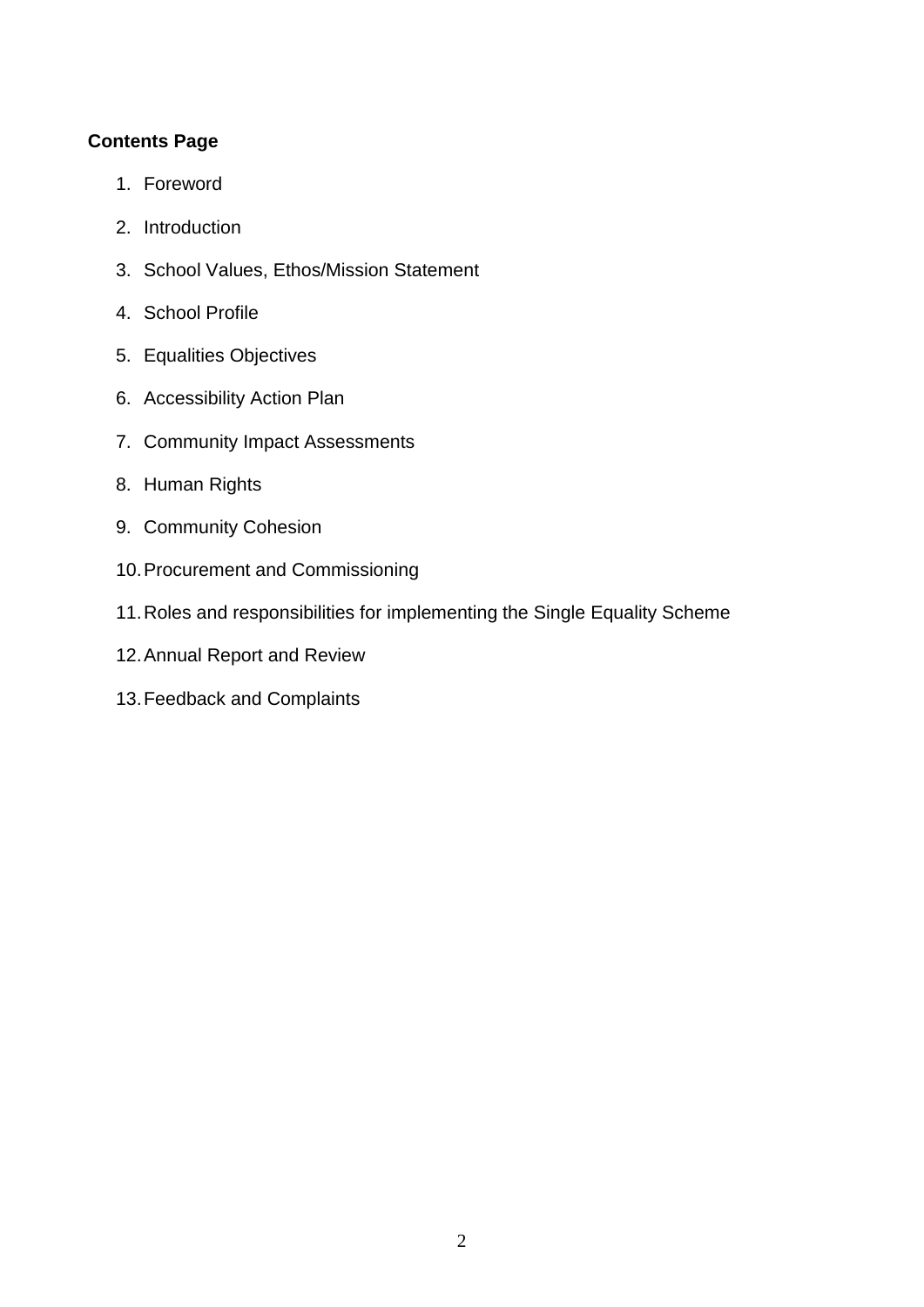#### **1. Foreword**

We all have an ethnicity, an age, a sexual identity, a gender. Many of us belong to a faith group, with an increasing number of us recognising that we have a disability. These factors can often mean we want and need different things. It also means that when we say equalities, fairness, respect and dignity it is important we are talking about an agenda that affects everyone in our school community. Our ultimate aim is about creating inclusion.

We also want to work proactively to address inequalities and improve lives for good. This is especially important where our teaching and interventions can benefit children and young people for the rest of their lives.

This is the revised single Equalities Scheme for St Hugh of Lincoln RC Primary School. This document sets out our school's overall commitment to equality, diversity, human rights and community cohesion, which permeates in all our policies and procedures. It aims to ensure that everyone who comes into contact with our school community is valued and respected. It aims to promote equality of opportunity and eliminate unlawful discrimination harassment or victimisation. It contains an approach to all the groups of people with protected characteristics identified by the Equality Act 2010. It also sets out our specific school objectives and it outlines how the school will incorporate the scheme within our day-to-day school life.

Our scheme includes our whole school; i.e. pupils, staff, governors, parents and carers and all those within our extended school community, such as neighbouring schools and learning organisations.

Whilst the document also serves to outline our statutory duties under the Equality Act 2010, more importantly it allows us to focus on making our school a fair, respectful and inclusive place, with an aim to improve outcomes that matter to our school community.

| Signed by Headteacher        |  |
|------------------------------|--|
|                              |  |
| Signed by Chair of Governors |  |
|                              |  |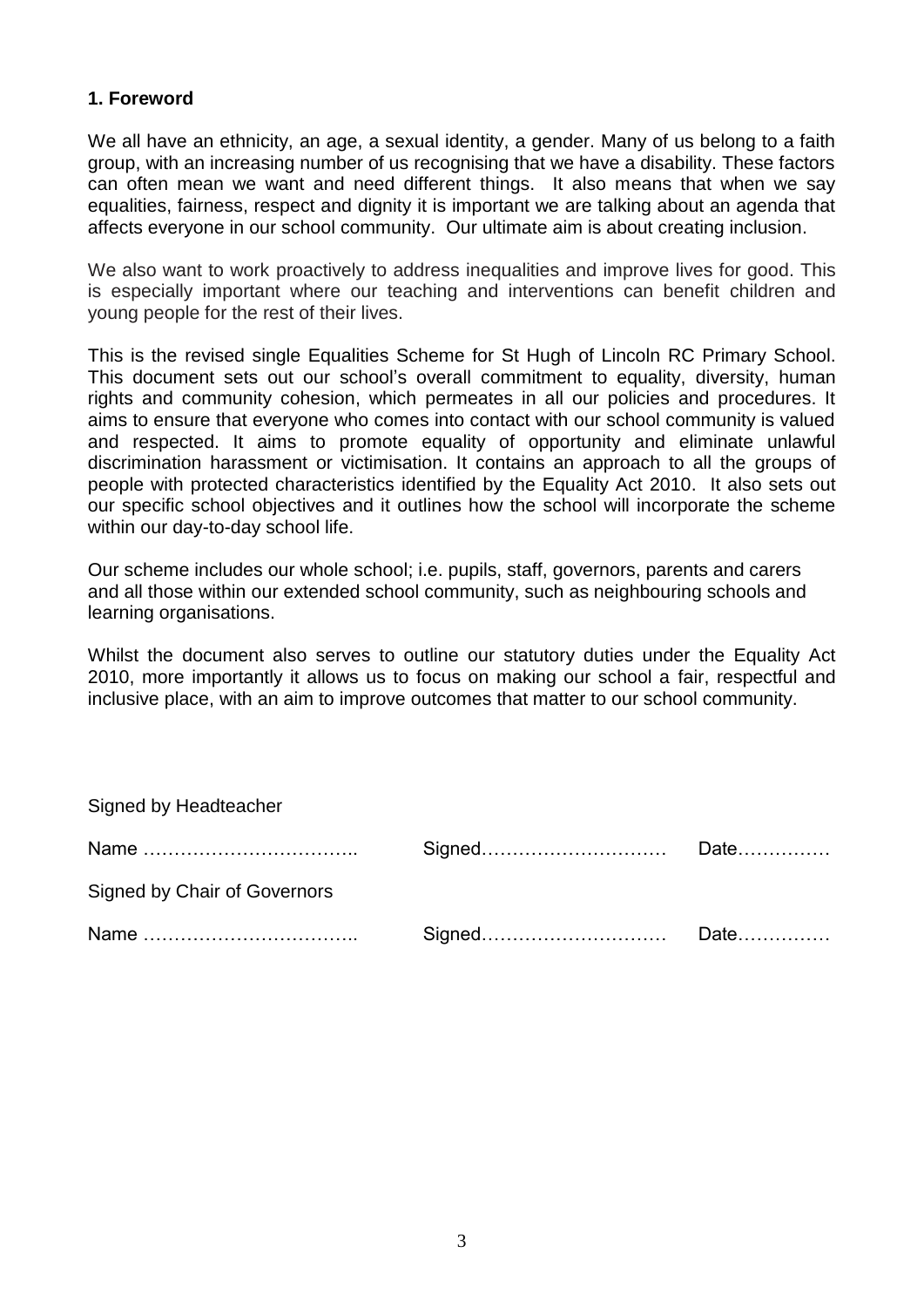# **2. Introduction**

The role of an Equalities Scheme is to visibly set out our priorities for action to improve chances, choices and outcomes in the lives of different groups of people and measure how we are doing to attain them.

The Equality Act 2010 covers discrimination, harassment and victimisation because of age, disability, gender reassignment, marriage and civil partnerships, pregnancy and maternity, race, religion or belief, sex and sexual orientation. These categories of people are listed as protected groups because of their characteristics. There is recognition of the complexity of multiple identities and therefore multiple needs and disadvantage. Our equality scheme includes our priorities and actions to eliminate discrimination and harassment from these protected characteristics as well as promoting a culture of human rights, respect and dignity.

The duties apply to staff, pupils and people using the services of the school, such as parents and the wider community.

Our school recognises our responsibilities with regard to the Equality Act 2010. The three areas which we are required to address are:

- Eliminate discrimination and other conduct that is prohibited by the Act,
- Advance equality of opportunity between people who share a protected characteristic and people who do not share it,
- Foster good relations across all characteristics<sup>1</sup> between people who share a protected characteristic and people who do not share it.

To further these aims, the school should choose and publish equality objectives.

# **3. School Values, Ethos/Mission Statement**

St Hugh of Lincoln School will nurture, guide, educate and develop all our children on their journey

with Jesus Let our school be a place Where happiness shines from every face A place to learn A place to share To help each other and show we care God bless our school every day St Hugh help us this we pray Amen

# **4. School Profile**

<u>.</u>

St Hugh of Lincoln RC Primary school is a mainstream Roman Catholic Primary School in Stretford within the Local Authority of Trafford. As we are a Catholic school, everything we do is linked to our Mission Statement and we strive to live by the Gospel Values. Our school has strong links with Salford Diocese, our parish and the wider community.

<sup>1</sup> Groups of people are referred to having the following 9 protected characteristics: disability, age, sex), race, religion or belief, sexual orientation, pregnancy and maternity [applies to schools for staff], marital status & civil partnership, and gender reassignment or identity.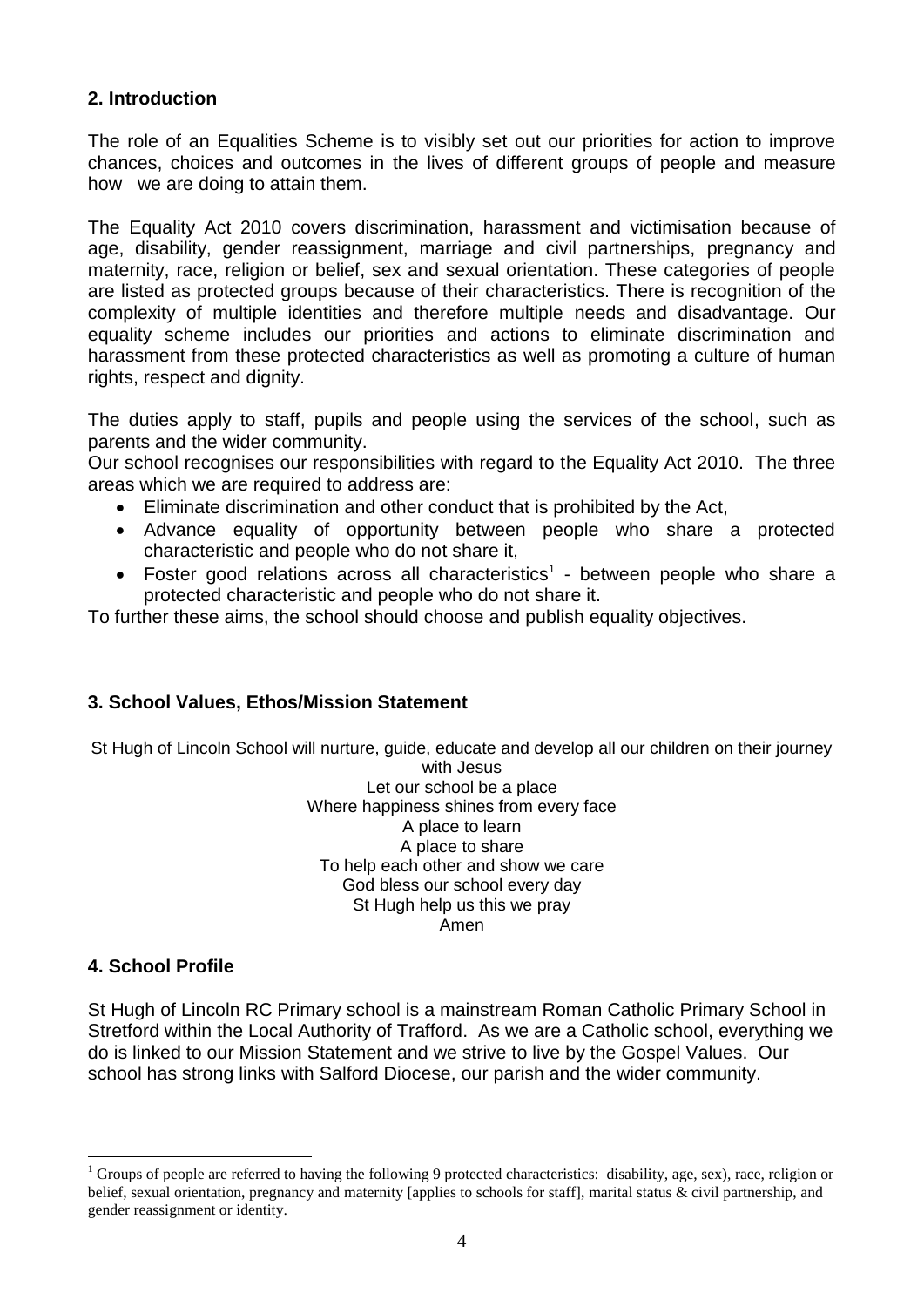St Hugh of Lincoln is a 1 <sup>1/2</sup> form entry Primary School and is currently full to capacity with 346 pupils currently on roll (Sept 2019). The number of children who receive SEN support is in line with national average at 20% but the school has a lower than national average number of children who have an EHCP. The percentage of children who qualify for pupil premium is 11% but data suggests that more families are eligible. The majority of our families live in wards that fall significantly below the national averages for adult higher education and high social class households. Mobility of pupils is very low and many families have a long tradition with the school. Attainment is above national average in all key stages and at the last Ofsted Inspection (March 2009) the school was judged outstanding.

# **5. Equalities Objectives**

Having outlined our school's current strengths and challenges, we have identified the following 3 priority areas which we feel will make a significant difference to our school community and ensure real, tangible outcomes.

We identified these objectives based on local data, feedback from parents and knowledge of our school community.

Our Equality Objectives are:

- 1. To ensure pupils within the protected characteristics achieve in line with other groups of pupils. To ensure that all pupils are set challenging targets.
- 2. To enrich the curriculum by incorporating opportunities to learn about different cultures and races and to celebrate cultural diversity. To challenge stereotypes and to regularly celebrate the achievements of well-known people from diverse cultural backgrounds, faiths and people who have disabilities.
- 3. To continue to plan provision and support for pupils who need it. To monitor this support and intervention closely to ensure that all children have the chance to reach their potential.

| <b>Annual Review of Progress</b> |                                |                     |  |  |
|----------------------------------|--------------------------------|---------------------|--|--|
| Objective 1.                     | Steps being taken              | Evidence of         |  |  |
|                                  |                                | progress            |  |  |
| To ensure pupils within          | All pupils are set challenging | The majority of     |  |  |
| the protected                    | targets within class and at    | pupils to make      |  |  |
| characteristics achieve          | termly pupil progress          | good progress in    |  |  |
| in line with other groups        | meetings.                      | reading, writing    |  |  |
| of pupils. To ensure that        | Assessment lead monitors       | and maths. Gaps     |  |  |
| all pupils are set               | and filters results and        | in attainment to be |  |  |
| challenging targets.             | progress of vulnerable         | narrowed.           |  |  |
|                                  | groups.                        |                     |  |  |
|                                  | Regular CPD planned to         |                     |  |  |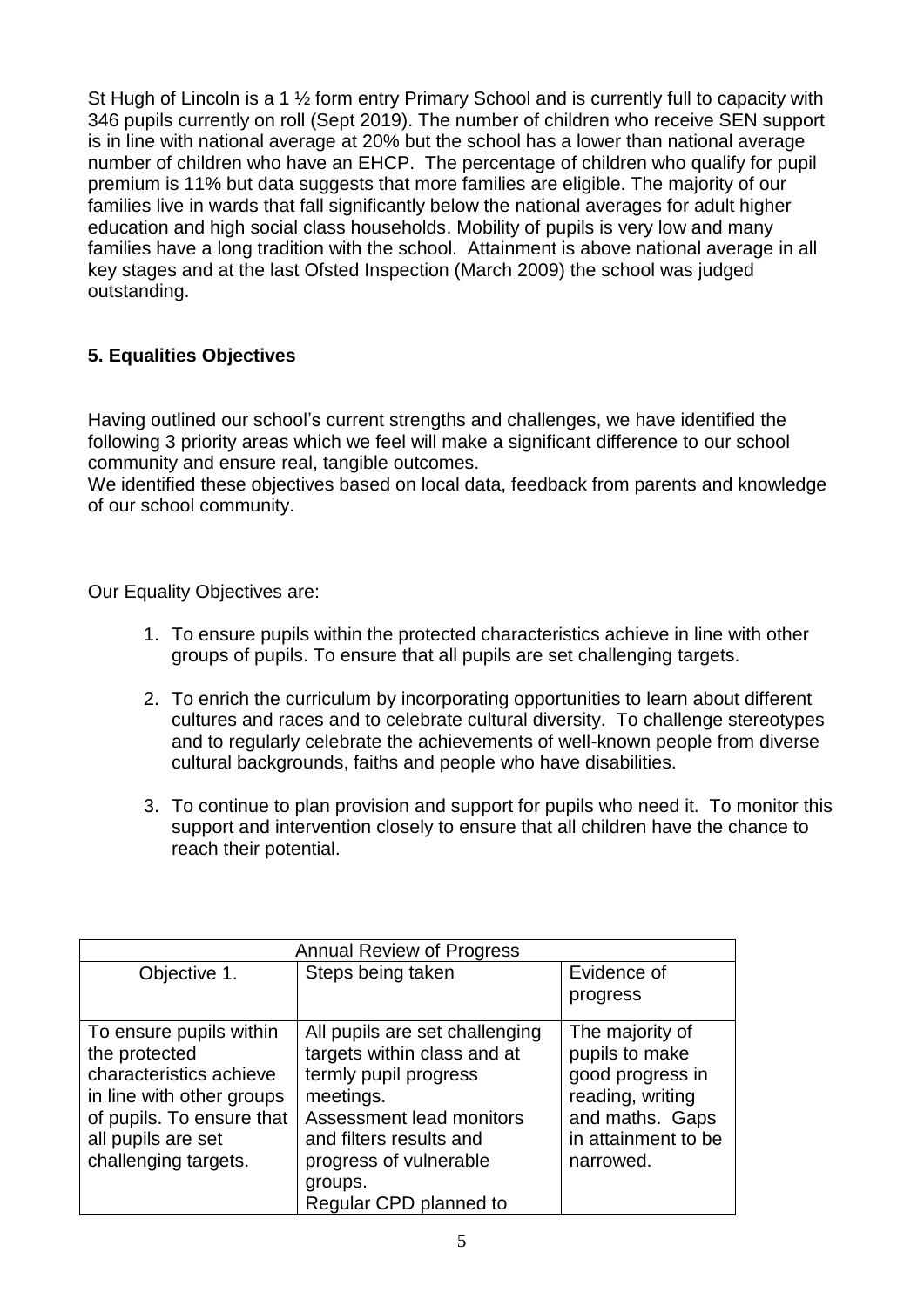|                                                                                                                                                                                                                                                                                                                                                           | ensure consistent good<br>practice.<br>Comprehensive intervention<br>timetables in place that are<br>closely monitored.<br>Appropriate in-class support<br>monitored.<br>Addition provision made as<br>necessary to meet the needs<br>of the individual.                                                                                                                                                                                                                                                                                                                                                  |                                                                                                                                                                                                   |
|-----------------------------------------------------------------------------------------------------------------------------------------------------------------------------------------------------------------------------------------------------------------------------------------------------------------------------------------------------------|-----------------------------------------------------------------------------------------------------------------------------------------------------------------------------------------------------------------------------------------------------------------------------------------------------------------------------------------------------------------------------------------------------------------------------------------------------------------------------------------------------------------------------------------------------------------------------------------------------------|---------------------------------------------------------------------------------------------------------------------------------------------------------------------------------------------------|
|                                                                                                                                                                                                                                                                                                                                                           |                                                                                                                                                                                                                                                                                                                                                                                                                                                                                                                                                                                                           |                                                                                                                                                                                                   |
| Objective 2                                                                                                                                                                                                                                                                                                                                               | Steps being taken                                                                                                                                                                                                                                                                                                                                                                                                                                                                                                                                                                                         | Evidence of<br>progress                                                                                                                                                                           |
| To enrich the curriculum<br>by incorporating<br>opportunities to learn<br>about different cultures<br>and races and to<br>celebrate cultural<br>diversity. To challenge<br>stereotypes and to<br>regularly celebrate the<br>achievements of well-<br>known people from<br>diverse cultural<br>backgrounds, faiths and<br>people who have<br>disabilities. | School to use Diocese World<br>Religions Scheme and 'Come<br>and See' programmes of<br>study in RE lessons.<br>Caritas in Action scheme of<br>work to be followed.<br>Whole school focus days and<br>assemblies planned<br>throughout the year.<br>SMSC links made in planning<br>across the curriculum.<br>Evidence of RE work to<br>capture celebrations<br>throughout the year.<br>Visitors to school to promote<br>understanding and<br>appreciation of local and<br>global need.<br>To make useful links with<br>'British Values' with other<br>relevant curriculum content,<br>policy and practice. | Each year group<br>will be taught units<br>of work covering<br>different cultures<br>and<br>understanding.<br>RE floor books.<br>Involvement in<br>supporting local<br>and national<br>charities. |
| Objective 3                                                                                                                                                                                                                                                                                                                                               | Steps being taken                                                                                                                                                                                                                                                                                                                                                                                                                                                                                                                                                                                         | Evidence of<br>progress                                                                                                                                                                           |
| To continue to plan<br>provision and support<br>for pupils who need it.<br>To monitor this support<br>and intervention closely<br>to ensure that all<br>children have the<br>chance to reach their<br>potential.                                                                                                                                          | Intervention timetables offer<br>appropriate support to<br>individuals and groups.<br>Intervention packages<br>monitored and evaluated.<br>Support plans appropriate for<br>pupil's needs monitored by<br>SENC <sub>o.</sub><br>Investment in specialist<br>equipment and resources as                                                                                                                                                                                                                                                                                                                    | Progress made.<br>Impact on learning<br>seen from planned<br>visitors and visits.                                                                                                                 |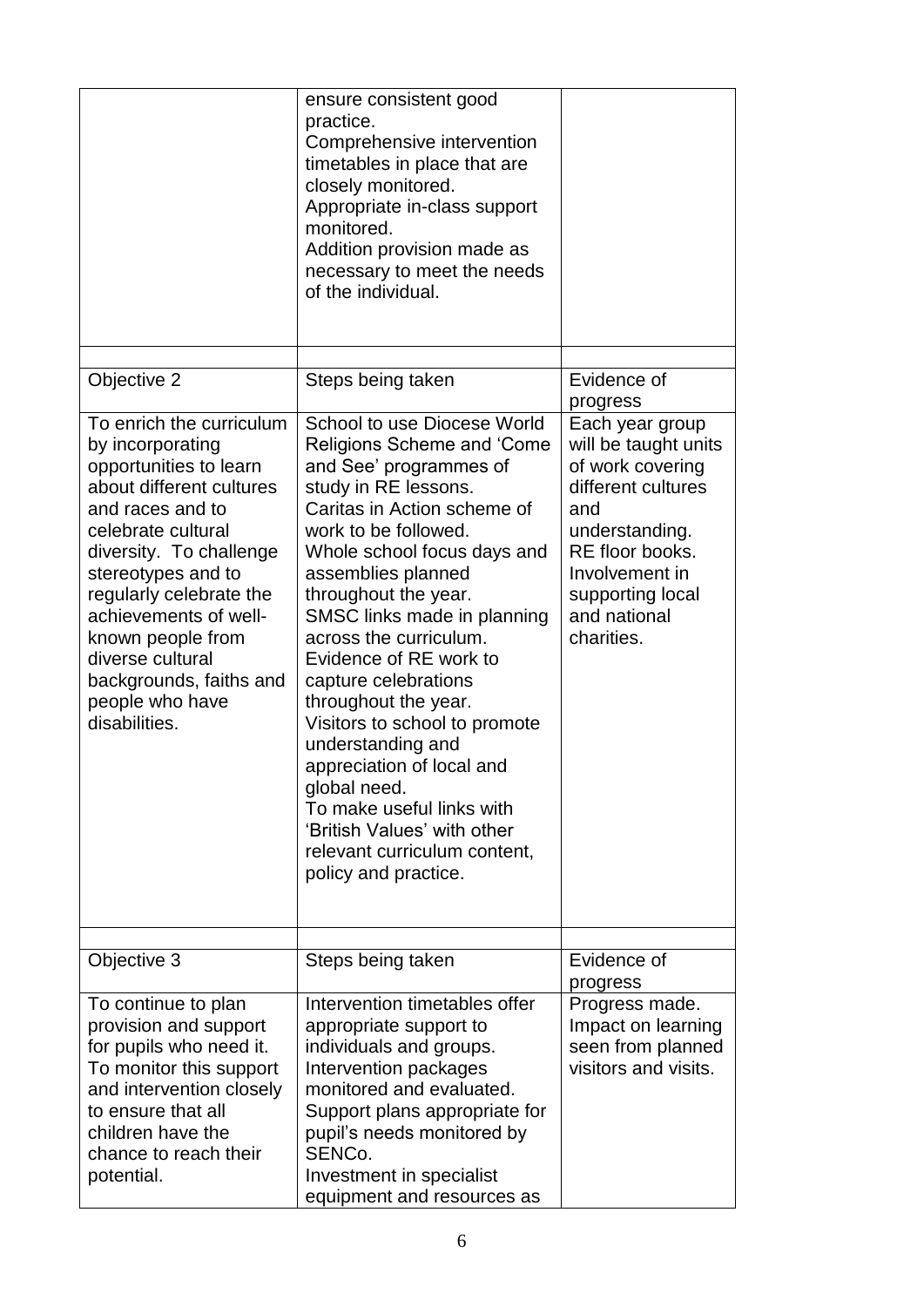| the need arises.<br>Advice sought from<br>professionals and CPD<br>offered.<br>Ensure accessibility for all   |  |
|---------------------------------------------------------------------------------------------------------------|--|
| pupils.<br>Update visits policy and<br>ensure staff are trained to<br>carry out detailed risk<br>assessments. |  |

# **6. Accessibility Action Plan**

We continue to make our school as disability friendly and accessible as we can. To assist us with this process we have updated our accessibility action plan. This outlines our plans and commitment to increase accessibility of our school environment.

Furthermore we continue to record, monitor and review all reasonable adjustments undertaken for staff, pupils, governors, parents and carers.

# **7. Community Impact Assessments**

In order to test our anti discriminatory policies and practices and to conduct the equality analysis required by the Equality Act 2010, we will continue to use community impact assessments.

#### **8. Community Cohesion**

We also welcome our duty under the Education and Inspections Act 2006 to promote community cohesion. We will continue to support community cohesion by:-

- Promoting activities that celebrate our common experience as well as those that recognise diversity generally and foster understanding and respect for the culture and faith of all our learners and their families;
- Encouraging learners and their families of all ethnic and faith groups to participate fully in all aspects of school life:
- Using our support for the voluntary and community sector to promote good race relations;
- Countering myths and misinformation that may undermine good community relations;
- Teaching pupils about hate crime and that hate crimes are unacceptable.

# **9. Human Rights**

Our school integrates human rights values and principles into key areas of school life. We recognise the duties and standards expressed in the UN Convention on the Rights of the Child, The UN convention on the Rights of the People with Disabilities and the Human Rights Act 1998. We demonstrate our approach via;

 An overall school-wide atmosphere of equality, dignity, respect, non-discrimination and participation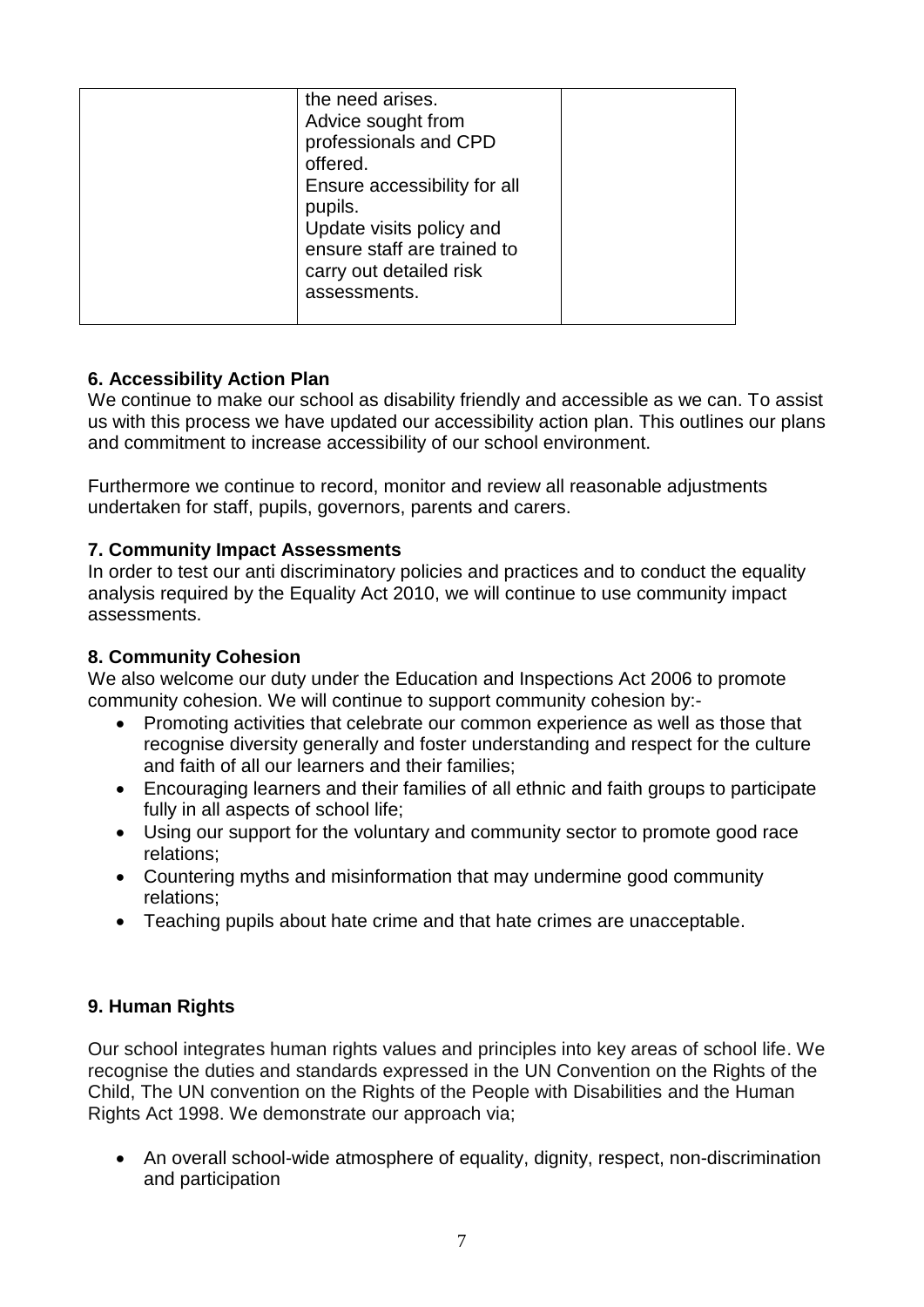- A fully democratic, participatory approach to school governance where all members of the school community are involved in decisions that affect them
- Empowerment of students, teachers, staff and governors to meaningfully and equally participate in the creation and implementation of school policies
- Pupil involvement in debates about change.
- An increased sense of inclusivity and interconnectedness that fosters mutual responsibility and local and global understanding and solidarity
- Rich learning experiences about human rights inside and outside of the classroom

# **10. Procurement & Commissioning**

We are required by law to make sure that when we enter into an agreement to purchase goods or services from another organisation to help us provide our services, that organisation will comply with equality legislation. This is a significant factor in selection during any tendering process.

# **11. Roles and Responsibilities for Implementing the Single Equality Scheme**

The Governing Board, Headteacher, Senior Management Team and Line Managers have a responsibility to implement the Single Equality Scheme. They will do this by setting examples and standards of behaviour challenging inappropriate and discriminatory language and behaviour ensuring all members of staff including new members are aware of this scheme. Furthermore;

The Head Teacher will**:**

- ensure that staff and parents are informed about the Equality Scheme
- ensure that the scheme is implemented effectively
- encourage staff to give their individual equalities information in monitoring forms annually
- through knowing the composition of the workforce, aim to identify any areas for development
- manage any day to day issues arising from the Scheme whether for pupils or for the school as an employer
- ensure staff have access to training which helps to implement the Scheme
- monitor the scheme and report to the Governing Board annually, on its progress and effectiveness
- ensure that the Senior Leadership Team are kept up to date with any development affecting the Scheme/action plan
- provide appropriate support and monitoring for any pupils to whom the Scheme has direct relevance, with assistance from relevant agencies
- evaluate, review and update the Scheme every 3 years

The Governing Board will:

- designate a Governor with specific responsibility for the Equality Scheme
- establish that the action plans arising from the Scheme are part of the school improvement plan
- support the headteacher in implementing any actions necessary
- inform and consult with parents about the Scheme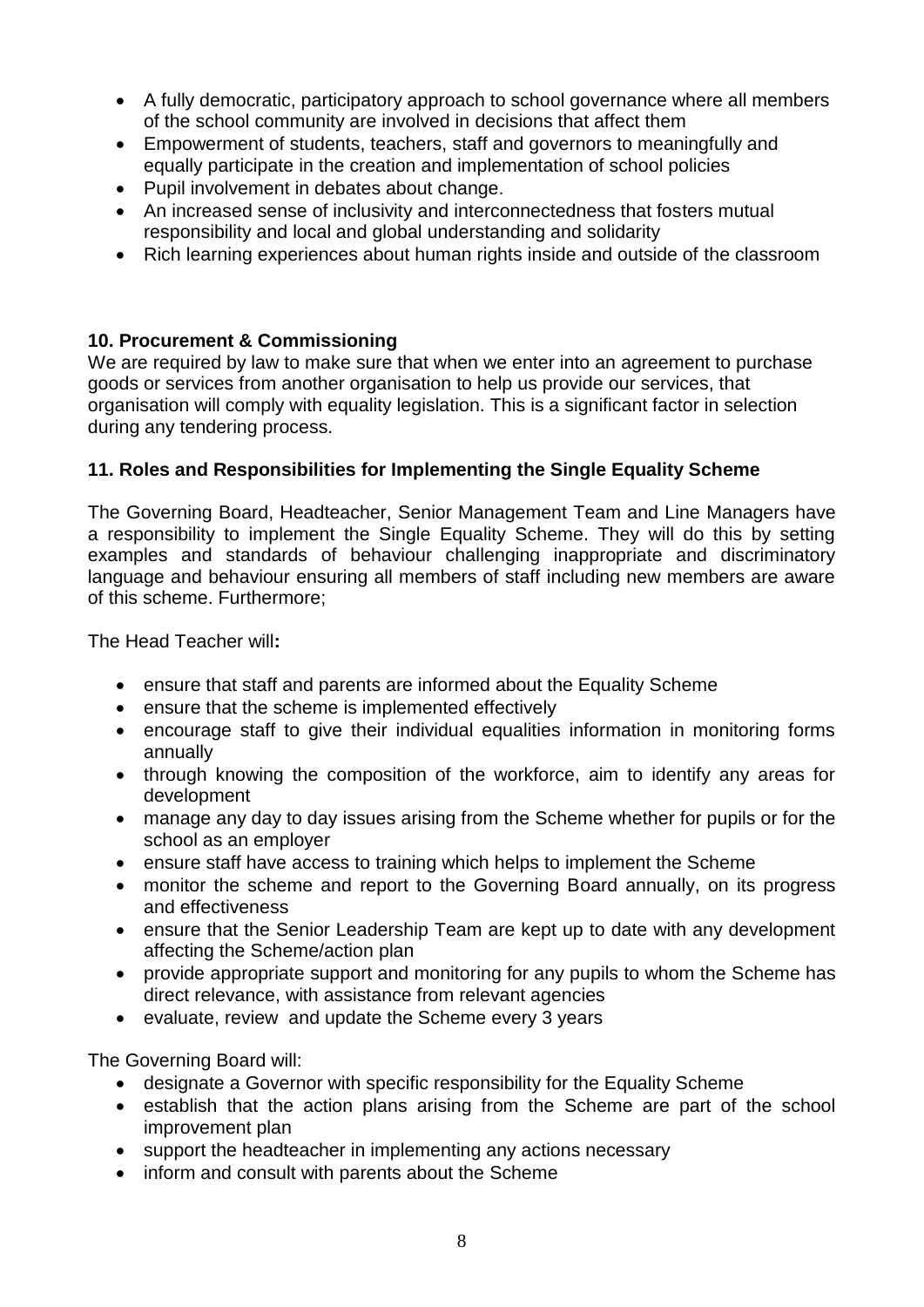- ensure that the action plans arising from the Scheme are part of the school development plan
- evaluate and review this scheme on a termly basis

The Senior Leadership Team will**:**

- have general responsibility for supporting other staff in implementing this Scheme
- provide a lead in the dissemination of information relating to the Scheme
- identify good quality resources and training and development opportunities to support the Scheme
- with the Headteacher, provide advice/support in dealing with any incidents/issues
- assist in implementing reviews of this Scheme as detailed in the school improvement plan

Parents/Carers will**:**

- have access to the Scheme
- be encouraged to support the Scheme
- have the opportunity to attend any relevant meetings/awareness raising sessions related to the scheme
- have the right to be informed of any incident related to this Scheme which could directly affect their child

School Staff will:

- accept that this is a whole school issue and support the Equality Scheme
- be aware of the Equality Scheme and how it relates to them ,including participating in workforce equalities monitoring
- be aware of the implications of the Scheme for their planning, teaching and learning strategies
- teach pupils to treat each other with respect and dignity and promote the benefits of living in a diverse society
- ensure pupils from all groups are included in all activities and have full access to the curriculum
- challenge inappropriate or discriminatory language or behaviour
- know how to deal with incidents of concern, and how to identify and challenge bias and stereotyping
- know procedures of reporting harassment and bullying
- keep themselves up to date with relevant legislation and attend training and information events organised by the school or LA
- make known any queries or training requirements

#### Pupils will

- have the opportunity to contribute to the Scheme
- be made aware of the Scheme, appropriate to age and ability and how it applies to them
- be expected to act in accordance with the Scheme
- experience a curriculum and environment which is respectful of diversity and differences and prepares them well for life in a diverse society